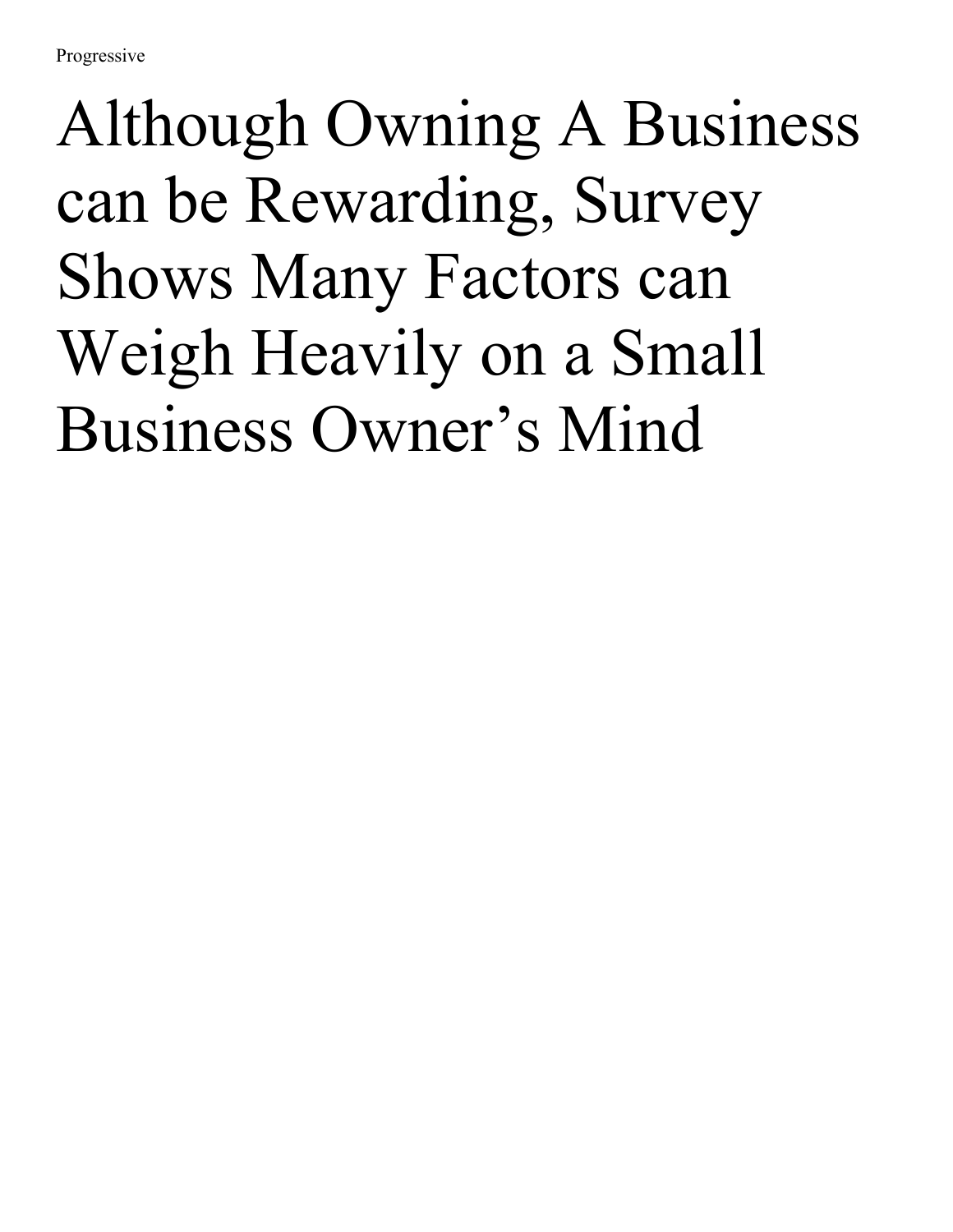## **WE SURVEYED 1,000 SMALL BUSINESS OWNERS**

Here's what we learned about the complexities that come with owning your own company:



## **30 million**

Small businesses in the United States today, up about 2 million from 2010

named cash flow as the top

financial concern when first starting a small business

65% Of participants surveyed

| Feel secure financially in their business                                             |                                | 84% | 70% |
|---------------------------------------------------------------------------------------|--------------------------------|-----|-----|
| Wish they would have learned more about<br>financial management sooner                |                                | 23% | 32% |
| Seek business advice from friends and family                                          |                                | 35% | 48% |
| When looking for employees, focus<br>on required skills and experience                |                                | 38% | 31% |
| When looking for employees, focus on a<br>"great fit" and "passion and enthusiasm"    |                                | 16% | 21% |
| Likely to share business insurance decisions<br>with their spouses/significant others |                                | 37% | 64% |
| Decided to insure their business from the start                                       |                                | 72% | 64% |
| Insured after they started making a profit                                            |                                | 7%  | 13% |
| Business vehicles<br>covered by auto<br>policy type                                   | Personal policies              | 55% | 69% |
|                                                                                       | <b>Business policies</b>       | 39% | 29% |
|                                                                                       | Riders on<br>personal policies | 6%  | 2%  |
|                                                                                       |                                |     |     |

18B40196 (06/18)

*Progressive Small Business Survey*

According to the US Census Bureau, there are 30 [million](https://www.sba.gov/sites/default/files/advocacy/2018-Small-Business-Profiles-US.pdf) small businesses in the United States today, up about 2 million from 2010. Progressive recognized the growth of this industry and commissioned a survey to 1,000 small business owners to better understand the complexities that come with owning your own company.